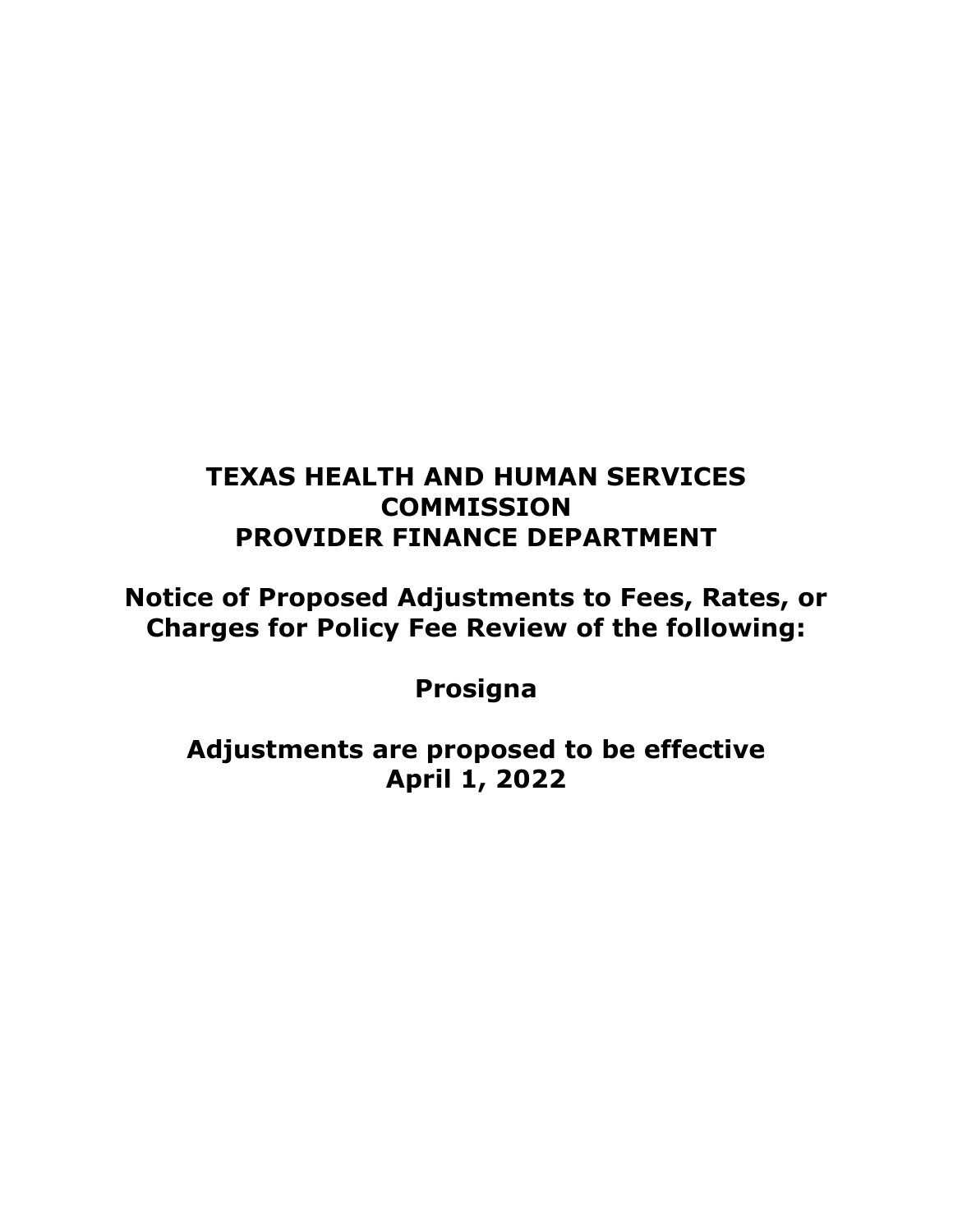### **SUMMARY OF PROPOSED ADJUSTMENTS**

## **To Be Effective April 1, 2022**

Included in this document is information relating to the proposed adjustments to Medicaid payment for the Policy Fee Review of Prosigna. The Texas Health and Human Services Commission (HHSC) intends to submit an amendment to the Texas State Plan for Medical Assistance under Title XIX of the Social Security Act to update the fee schedules to reflect these proposed adjustments. The rates are proposed to be effective April 1, 2022.

#### **Hearing**

The Texas Health and Human Services Commission (HHSC) will conduct a hearing to receive public comment on proposed Medicaid payment rates detailed in this document on February 14, at 1:00 PM. The hearing will be held in compliance with Texas Human Resources Code §32.0282, which requires public notice of and hearings on proposed Medicaid reimbursements.

Due to the declared state of disaster stemming from COVID-19, this hearing will be conducted as an online event only.

Please register for HHSC Public Rate Hearing for Medicaid Reimbursement Rates on November 19, 2021 1:00 PM CST at:

Registration URL: <https://attendee.gotowebinar.com/register/5627454862296110860> Webinar ID: 973-882-795

Phone number for Phone audio: (914) 614-3221 Access Code: 416-213-430

(Audio pin given at start of webinar; please note, an audio pin is only given to those who answer, and the audio pin must be used to speak with phone audio.)

After registering, you will receive a confirmation email containing information about joining the webinar.

HHSC will consider all concerns expressed at the hearing prior to final rate approval. This public hearing will be held in compliance with the provisions of Human Resources Code §32.0282 which requires a public hearing on proposed payment rate adjustments. Should you have any questions regarding the information in this document, please contact:

> Provider Finance Acute Care Services Texas Health and Human Services Commission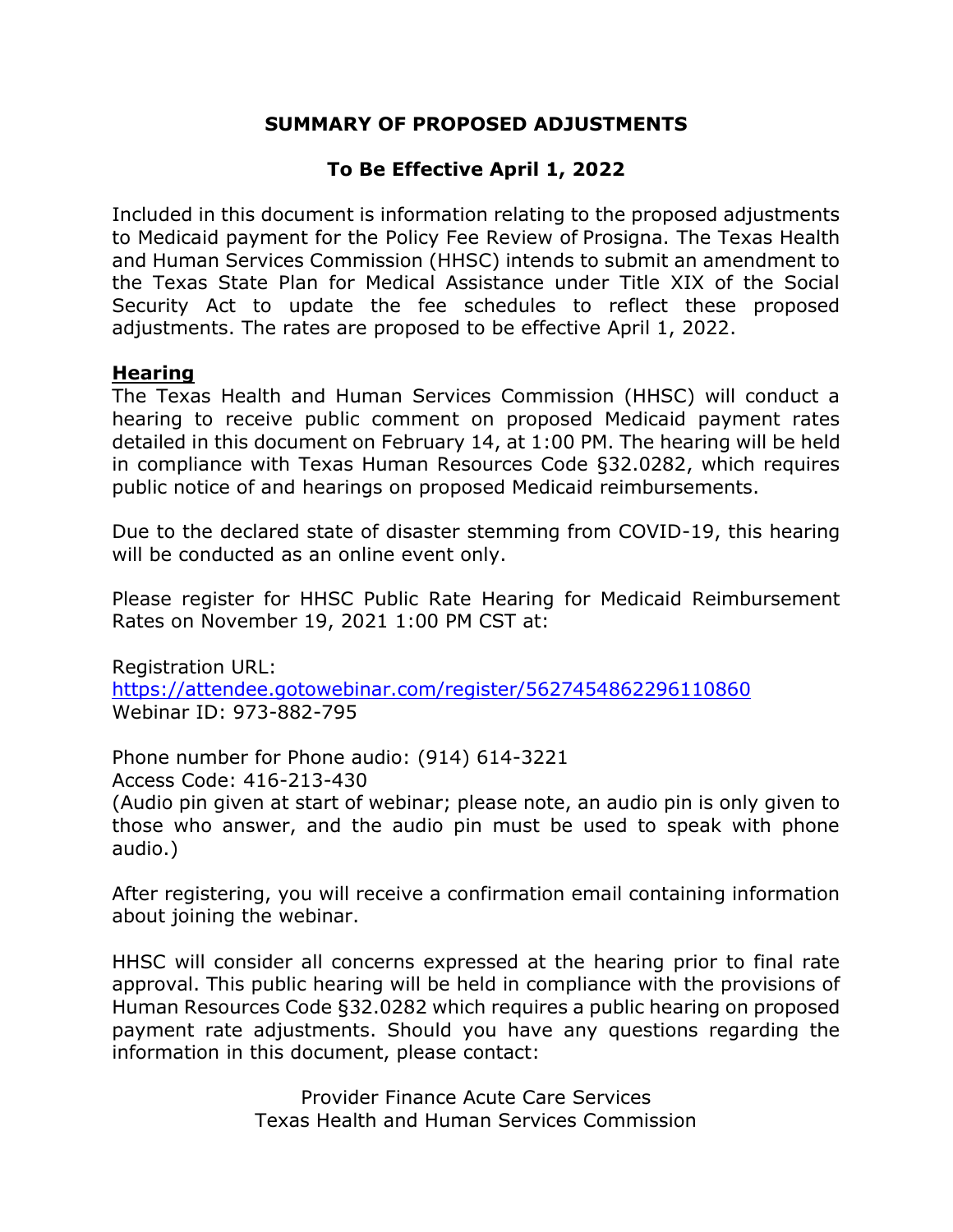E-mail: [PFDAcuteCare@hhs.texas.gov](mailto:PFDAcuteCare@hhs.texas.gov)

A recording of the webinar will be archived and can be accessed on demand at [https://hhs.texas.gov/about-hhs/communications-events/live-archived](https://hhs.texas.gov/about-hhs/communications-events/live-archived-meetings)[meetings.](https://hhs.texas.gov/about-hhs/communications-events/live-archived-meetings)

#### **Background**

HHSC is responsible for the reimbursement determination functions for the Texas Medicaid Program. Proposed rates are calculated utilizing established methodologies that conform to the Social Security Act and related federal regulations, the federally approved Texas Medicaid State Plan, all applicable state statutes and rules, and other requirements. HHSC reviews the Medicaid reimbursement rates for all acute care services every two years. These biennial reviews result in rates that are increased, decreased, or remain the same. The reviews are conducted to ensure that rates continue to be based on established rate methodologies.

#### **Methodology**

The specific administrative rules that govern the establishment of the fees in this proposal were calculated in accordance with Title 1 of the Texas Administrative Code (TAC):

- §355.8085, which addresses the reimbursement methodology for physicians and other practitioners;
- §355.8441, which addresses the reimbursement methodologies for Early and Periodic Screening, Diagnosis, and Treatment (EPSDT) Services (known in Texas as Texas Health Steps); and
- §355.8610, which addresses the reimbursement for clinical laboratory services.

#### **Proposed Rate Adjustments**

A summary of the methodologies used to determine the proposed fee-forservice Medicaid rates is listed below:

• Procedure codes and descriptions used in the Texas Medicaid Program are national standard code sets as required by federal laws; Healthcare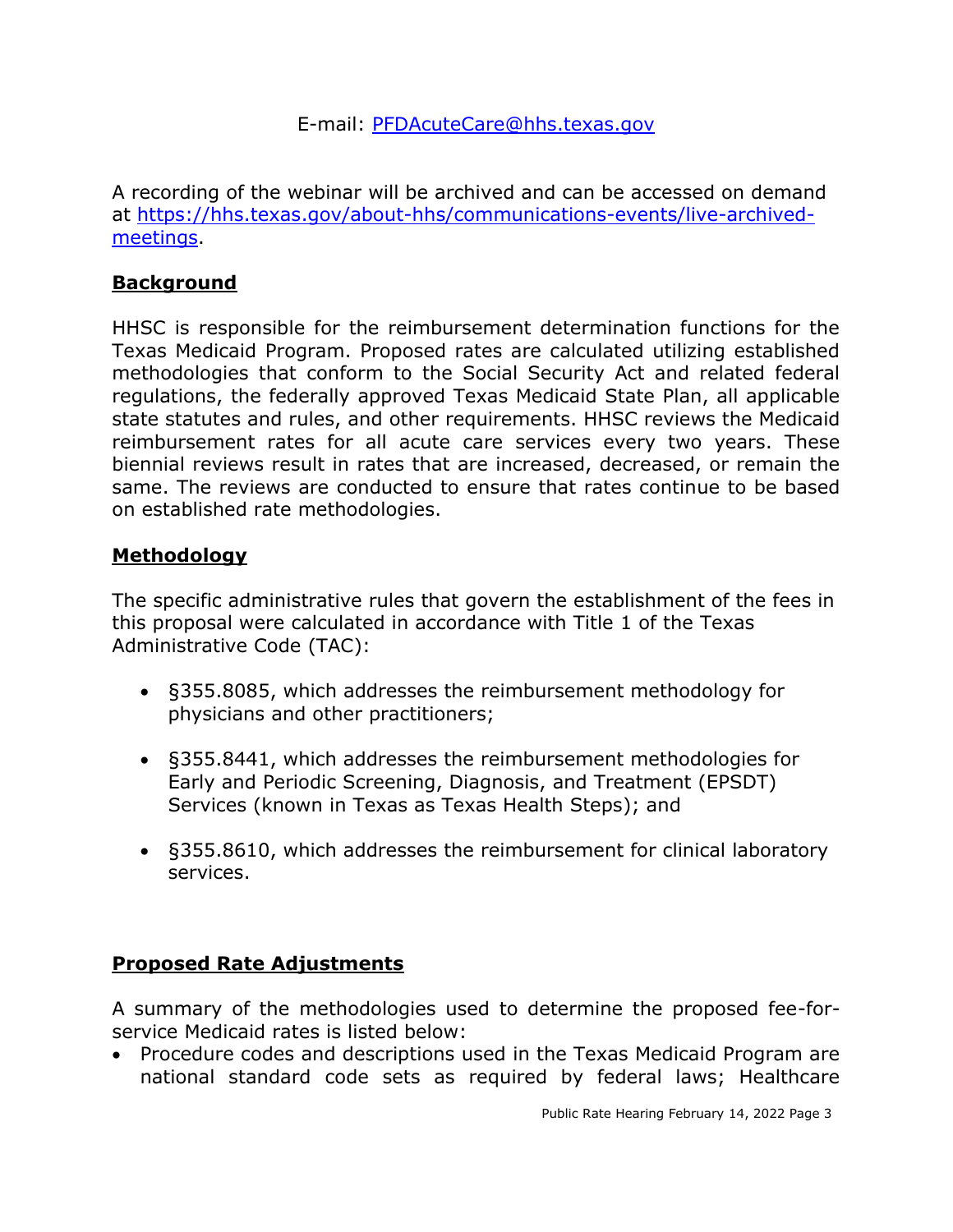Common Procedural Coding System (HCPCS) and Current Procedural Terminology (CPT).

- Resource-based fee (RBF) methodology uses relative value units (RVUs) established by Medicare times a conversion factor. Current conversion factors include \$28.0672 for most services provided to children 20 years of age and younger and \$26.7305 for services provided to adults 21 years of age and older. Fees for services provided to children and identified as having access-to-care issues may be assigned a higher conversion factor, currently \$30.00.
- For items or services covered under a Medicare fee schedule, a percentage of the Medicare fee is used in accordance with applicable sections of the Texas Administrative Code and Texas State Plan.
- Access-based fees (ABFs) allow the state to reimburse for procedure codes not covered by Medicare or for which the Medicare fee is inadequate, or account for particularly difficult procedures, or encourage provider participation to ensure access to care.
- ABFs may also be established based on the Medicare fee for a service that is not priced using RVUs. Physician-administered drug pricing methodologies are outlined in §355.8085.
- For services and items that are not covered by Medicare or for which the Medicare rate is insufficient, different approaches are used to develop fees based on available information. These alternate methods include, as applicable:
	- $\circ$  The median or mean of the Medicaid fees from 14 states (the 10 most populous and the 4 bordering Texas) or the median or mean of the states that cover the service
	- o Regional Medicare pricing from Novitas or a percentage of the Medicare fee
	- o The current Medicaid fee for a similar service (comparable code)
	- o 82 percent of the manufacturer suggested retail price (MSRP) supplied by provider associations or manufacturers
	- o 89.5 percent of the average wholesale price for enteral and parenteral products
	- o Cost shown on a manufacturer's invoice submitted by the provider to **HHSC**

Specific proposed payment rate adjustments are listed in the attachments outlined below:

Policy Att B(1) – Prosigna

#### **Written Comments**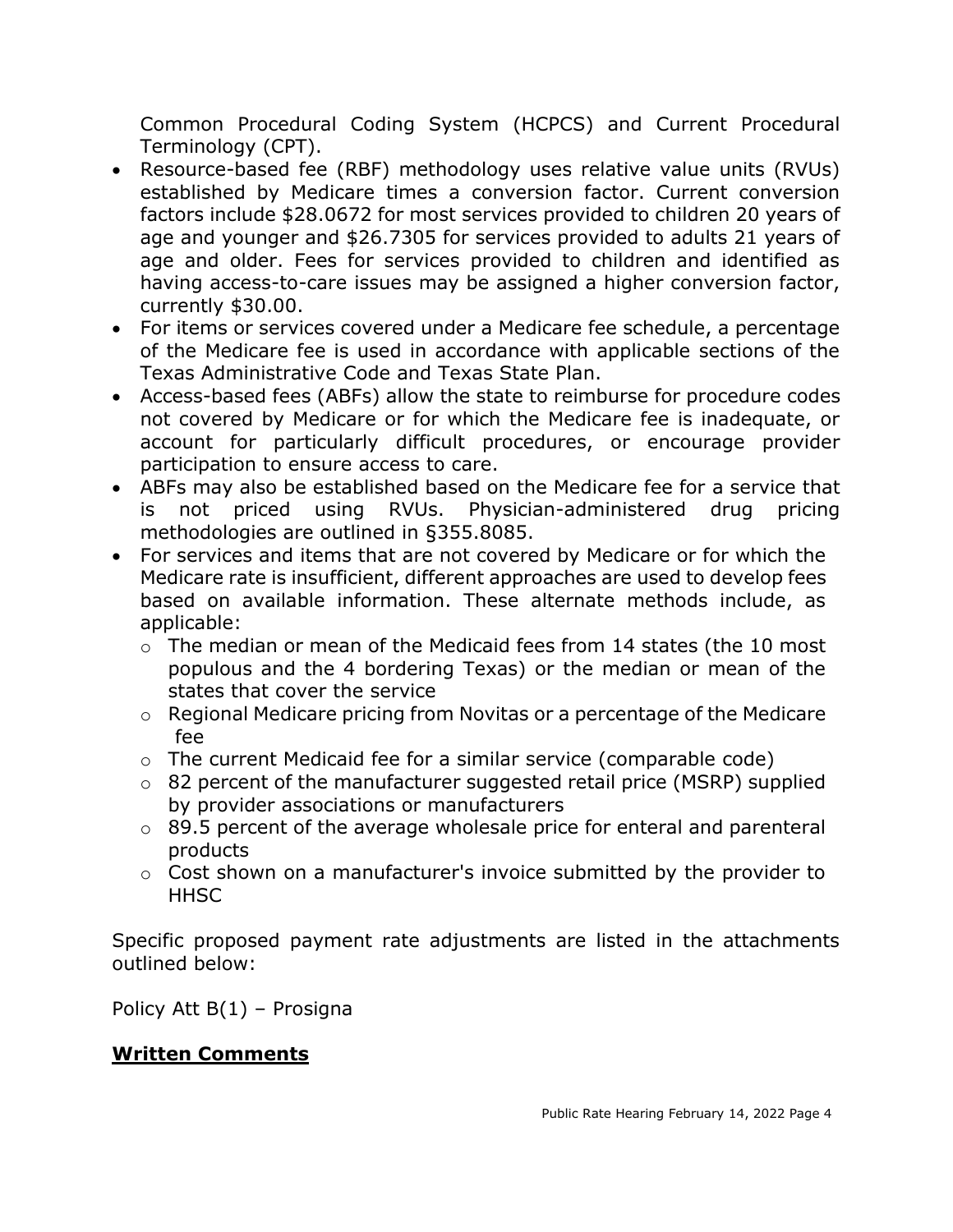Written comments regarding the proposed payment rate adjustments will be accepted in lieu of, or in addition to, oral testimony until 5 p.m. the day of the hearing. Written comments may be sent by U.S. mail to the Texas Health and Human Services Commission, Attention: Provider Finance Department, Mail Code H-400, P.O. Box 149030, Austin, Texas 78714-9030; by fax to Provider Finance Department at (512) 730-7475; or by e-mail to [PFDAcuteCare@hhs.texas.gov.](mailto:PFDAcuteCare@hhs.texas.gov) In addition, written comments will be accepted by overnight mail or hand delivery to Texas Health and Human Services Commission, Attention: Provider Finance Department, Mail Code H-400, North Austin Complex, 4601 W Guadalupe St, Austin, Texas 78751.

Persons with disabilities who wish to attend the hearing and require auxiliary aids or services should contact Provider Finance Department at (512) 730- 7401 at least 72 hours in advance for appropriate arrangements.

This public rate hearing briefing packet presents proposed payment rates and is distributed at HHSC public rate hearings and posted by the proposed effective date on the HHSC website at [https://pfd.hhs.texas.gov/rate](https://pfd.hhs.texas.gov/rate-packets)[packets.](https://pfd.hhs.texas.gov/rate-packets) Proposed rates may or may not be adopted, depending on HHSC management decisions after review of public comments and additional information. Provider and public notification about adoption decisions are published on the Texas Medicaid and Healthcare Partnership (TMHP) website at [http://www.tmhp.com](http://www.tmhp.com/) in banner messages, bulletins, notices, and updates to the Texas Medicaid fee schedules. The fee schedules are available in static files or online lookup at [http://public.tmhp.com/FeeSchedules.](http://public.tmhp.com/FeeSchedules)

**Preferred Communication.** During the current state of disaster due to COVID-19, physical forms of communication are checked with less frequency than during normal business operations. For quickest response, and to help curb the possible transmission of infection, please turn to e-mail or phone if possible for communication with HHSC related to this rate hearing.